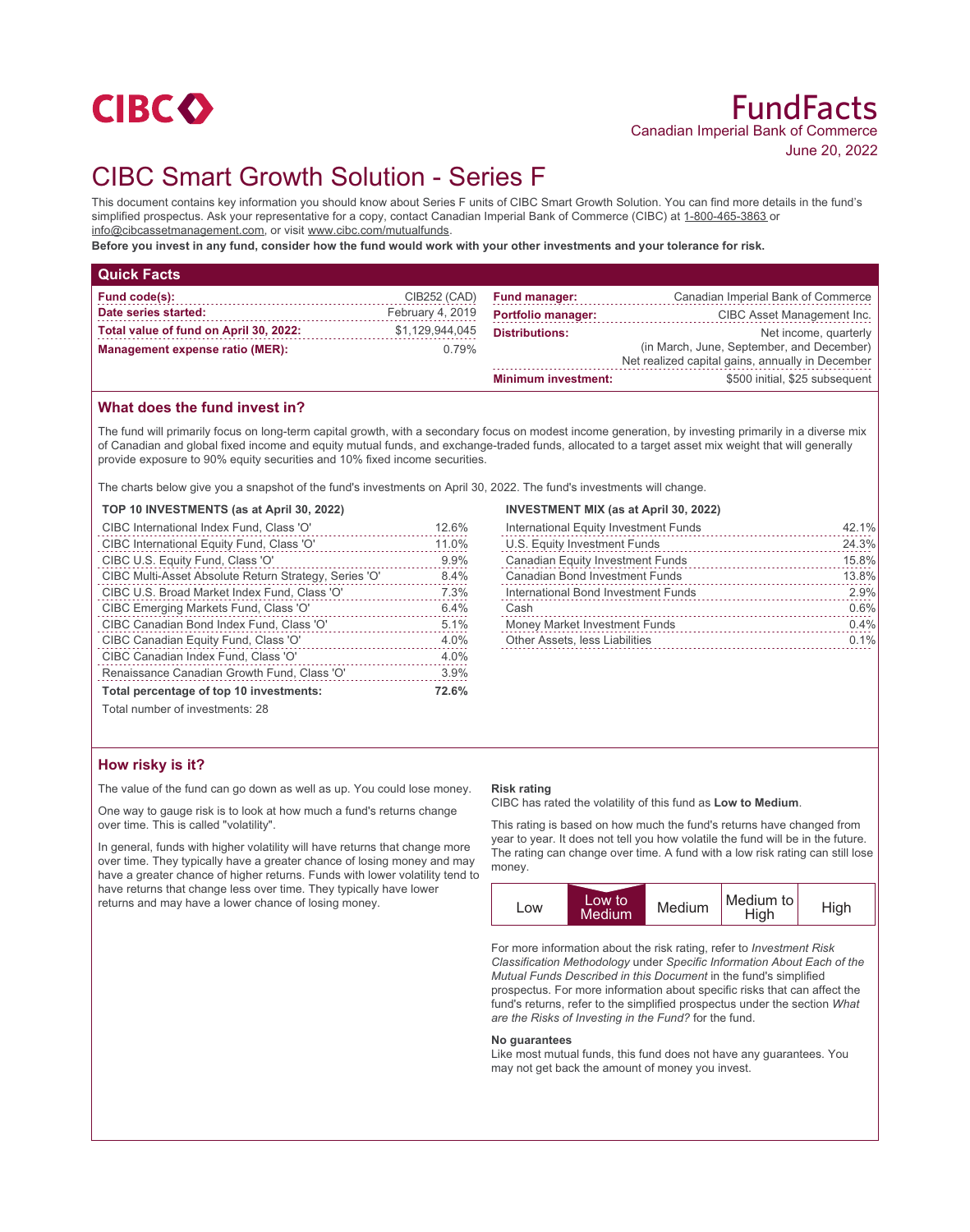## **How has the fund performed?**

This section tells you how Series F units of the fund have performed over the past 2 years. Returns are after expenses have been deducted. These expenses reduce the fund's returns.

#### **YEAR-BY-YEAR RETURNS**

This chart shows how Series F units of the fund performed in each of the past 2 calendar years. Series F units have not dropped in value in either of the 2 years. The range of returns and change from year to year can help you assess how risky the fund has been in the past. It does not tell you how the fund will perform in the future.



#### **BEST AND WORST 3-MONTH RETURNS**

This table shows the best and worst returns for Series F units of the fund in a 3-month period over the past 2 calendar years. The best and worst 3-month returns could be higher or lower in the future. Consider how much of a loss you could afford to take in a short period of time.

|                    |       | Return 3 months ending  | If you invested \$1,000 at the beginning of the period |
|--------------------|-------|-------------------------|--------------------------------------------------------|
| <b>Best return</b> | 12.2% | June 30, 2020           | Your investment would rise to \$1,122                  |
| Worst return       |       | -11.9%   March 31, 2020 | Your investment would drop to \$881                    |

#### **AVERAGE RETURN**

The annual compounded return of Series F units of the fund since February 4, 2019 was 6.8%. If you had invested \$1,000 in the fund on February 4, 2019, your investment would be worth \$1,234 as at April 30, 2022.

| Who is this fund for?                                                                                                                                       | A word about tax                                                                                                                                                                                                                                                                                                                                                                                                                                                                                  |
|-------------------------------------------------------------------------------------------------------------------------------------------------------------|---------------------------------------------------------------------------------------------------------------------------------------------------------------------------------------------------------------------------------------------------------------------------------------------------------------------------------------------------------------------------------------------------------------------------------------------------------------------------------------------------|
| Investors who:<br>• are seeking a long-term capital growth with a secondary focus on<br>modest income generation; and<br>• are investing for the long term. | In general, you will have to pay income tax on any money you make on a<br>fund. How much you pay depends on the tax laws where you live and<br>whether or not you hold the fund in a registered plan such as a<br>Registered Retirement Savings Plan (RRSP) or a Tax-Free Savings<br>Account (TFSA).<br>Keep in mind that if you hold your fund in a non-registered plan, fund<br>distributions are included in your taxable income, whether you receive<br>them in cash or have them reinvested. |

## **How much does it cost?**

The following tables show the fees and expenses you could pay to buy, own, and sell Series F units of the fund. The fees and expenses - including any commissions - can vary among series of a fund and among funds. Higher commissions can influence representatives to recommend one investment over another. Ask about other funds and investments that may be suitable for you at a lower cost.

#### **1. SALES CHARGES**

There are no sales charges payable when you buy, switch, or sell Series F units of the fund.